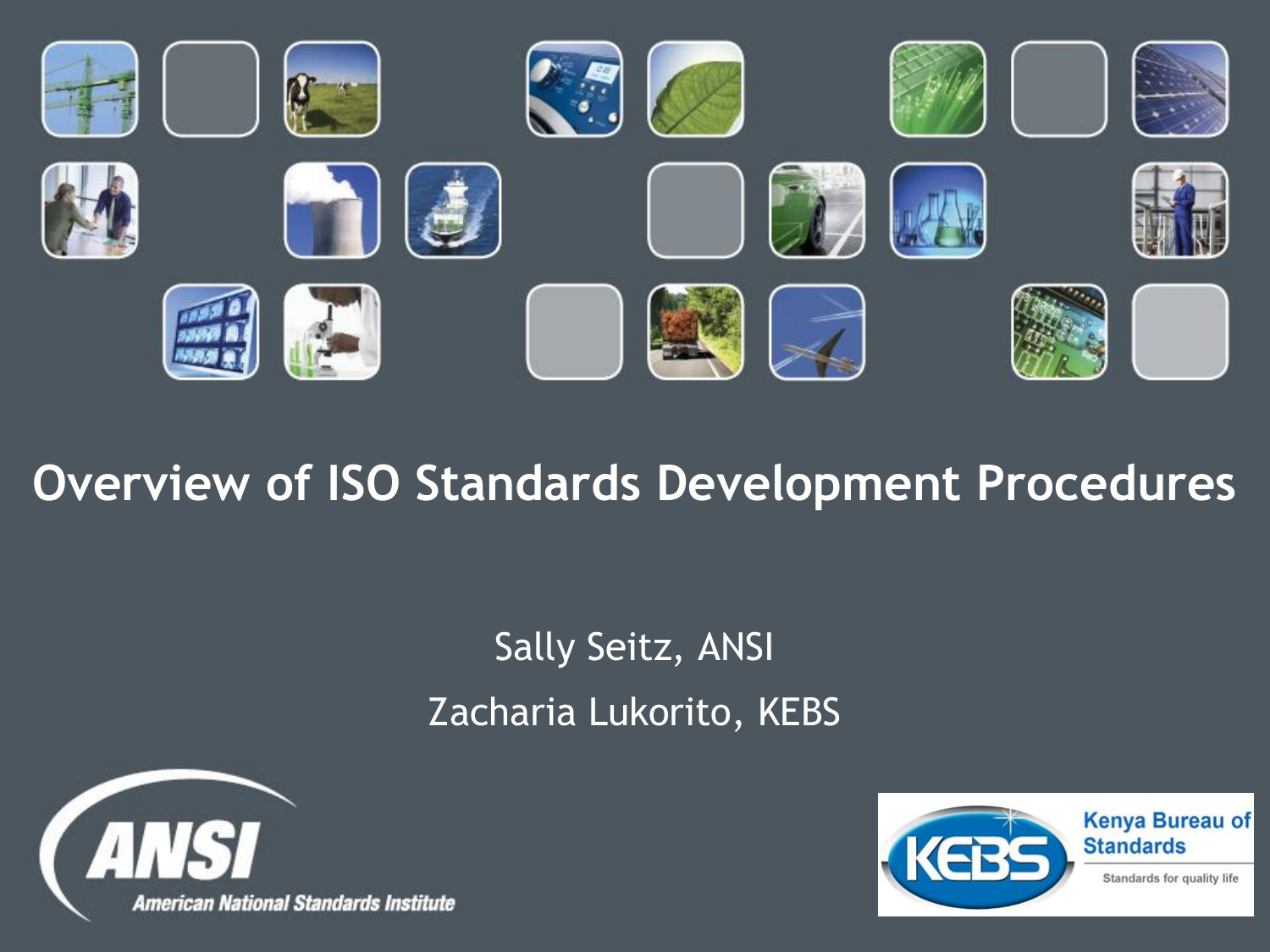### **ISO Technical Committee on Cookstoves and clean cooking solutions**

- Scope
	- $-$  Standardization in the field of cookstoves and clean cooking solutions
- ISO work program
	- $-$  ISO NP 19867, Clean cookstoves and clean cooking solutions -Harmonized laboratory test protocols
	- ISO NP 19868, Clean cookstoves and clean cooking solutions -A conceptual framework for cookstove testing protocols and performance indicators
	- ISO NP 19869, Clean cookstoves and clean cooking solutions Guidance of field testing methods for cookstoves
	- ISO NP 19915, Clean cookstoves and clean cooking solutions Guidance for social impact assessment









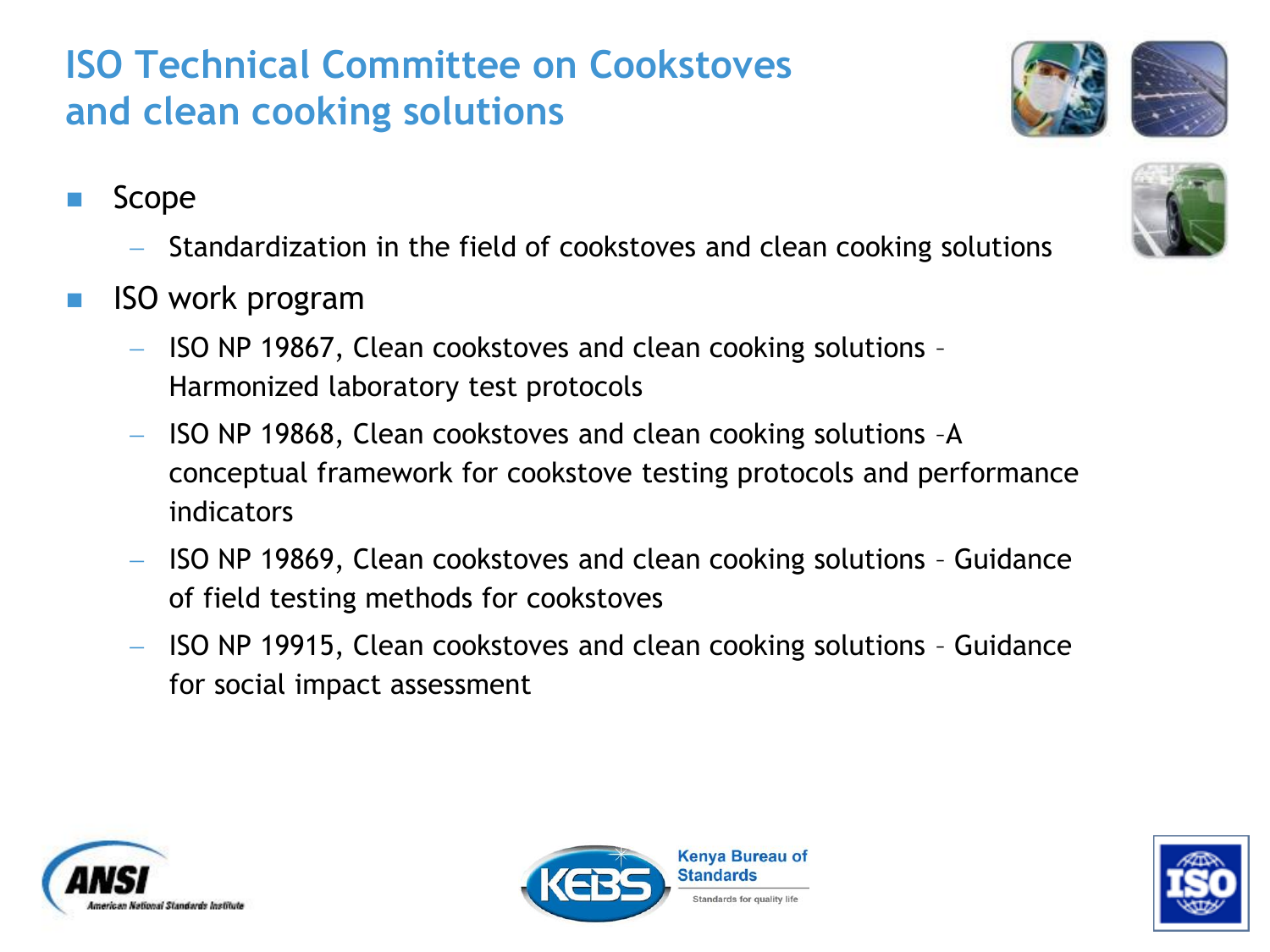### **ISO TC 285 – Global Participation**

- **Participating Countries (25)** 
	- Australia
	- Bangladesh
	- Bolivia
	- Burundi
	- Cambodia
	- China
	- DR Congo
	- Gambia
	- Egypt
	- Germany
	- Ghana
	- Guatemala



- $-$  India
- Kenya (Secretariat)
- Malawi
- Nepal
- Nigeria
- Peru
- Rwanda
- Senegal
- South Africa
- Tanzania
- Uganda
- United States (Secretariat)





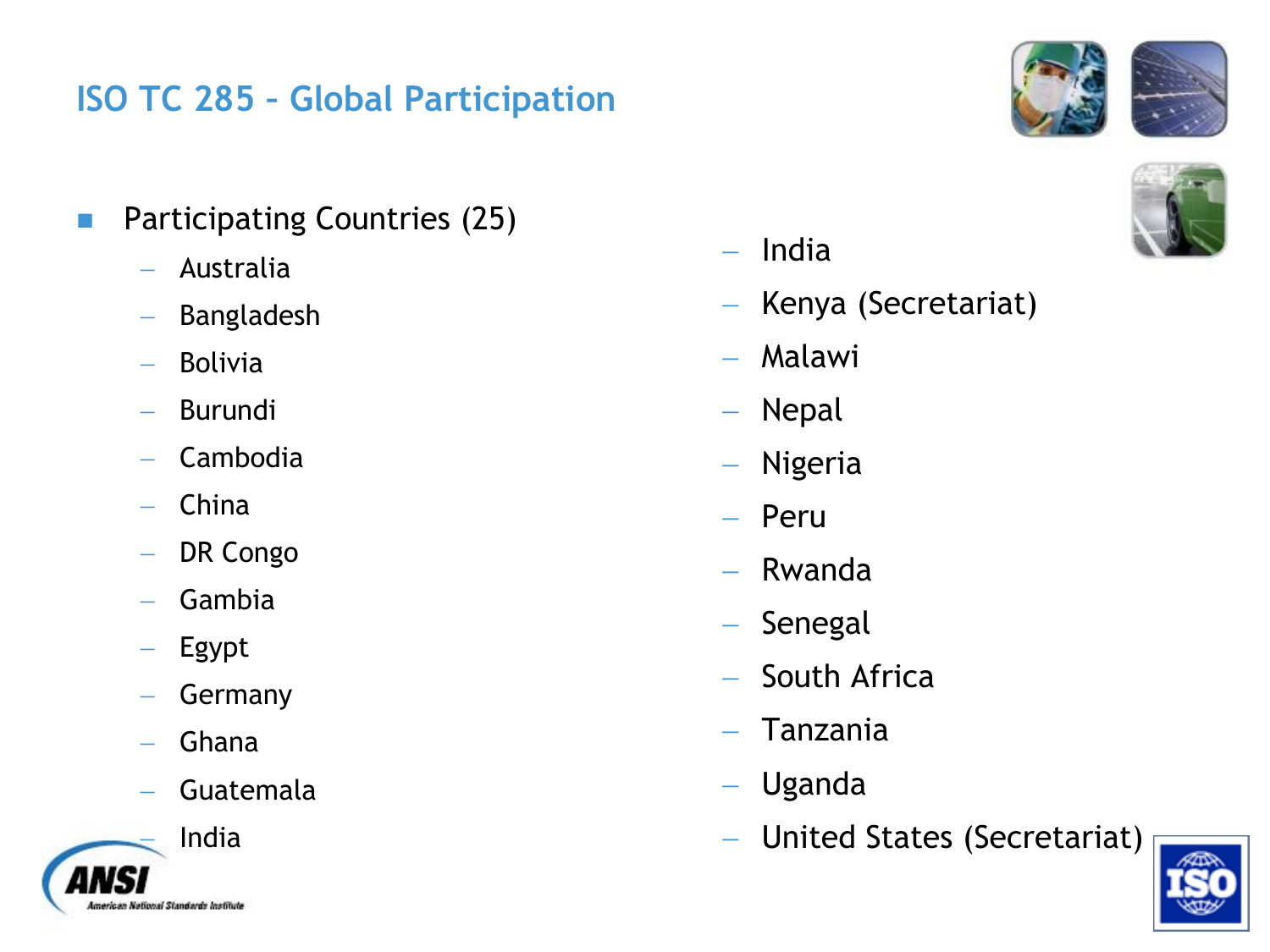### **ISO TC 285 – Global Participation**





- **Observing Countries (15)** 
	- Argentina
	- Austria
	- Czech Republic
	- Ethiopia
	- $-$  Finland
	- Japan
	- Republic of Korea
	- Malaysia
- Myanmar
- Netherlands
- Papua New Guinea
- Serbia
- Spain
- Sri Lanka
- United Kingdom





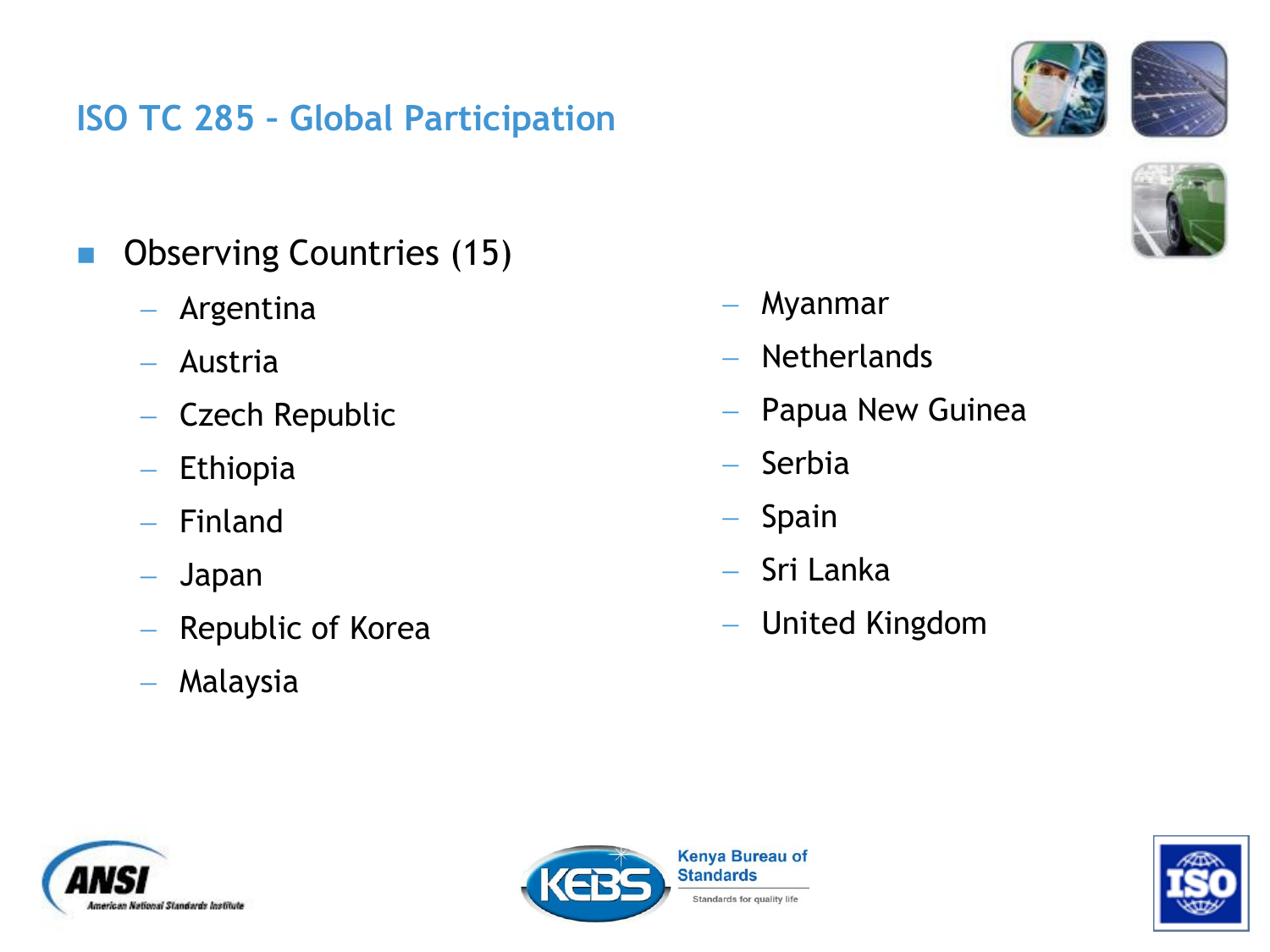## **Get Involved!**





- Contact your National Standards Body
	- Ask to become P or O member of TC 285
	- Join a Working Group as expert (P-member only)
	- Contribute!
- **Please ask us for more information!**





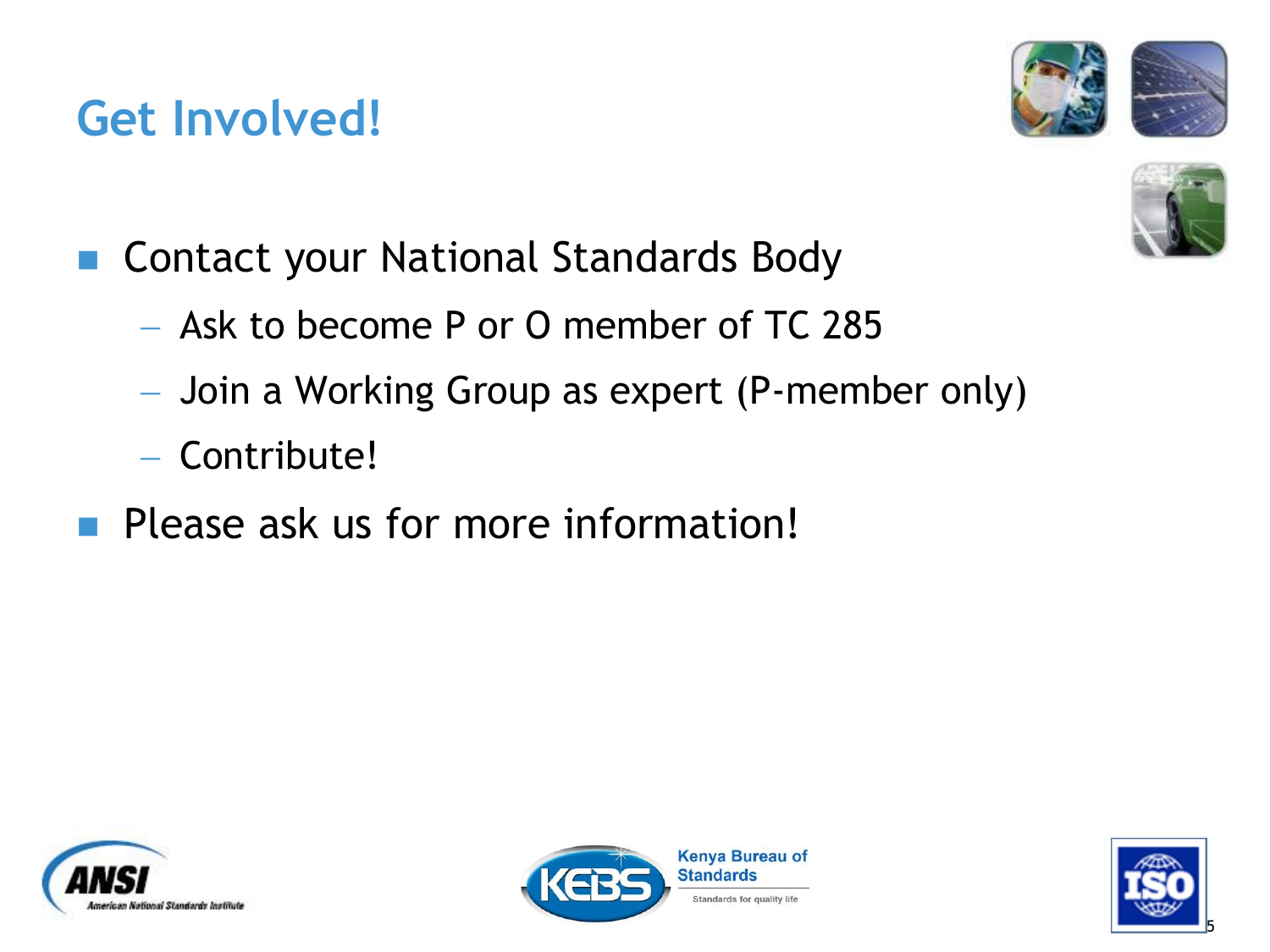

## **ISO TC 285 - External Liaison Organizations**

- The Global Alliance for Clean **Cookstoves**
- GERES
- The Gold Standard Foundation
- International Cryosphere Climate Initiative
- UNICEF
- $-$  The World Bank
- The World Health **Organization**
- World LP Gas Association







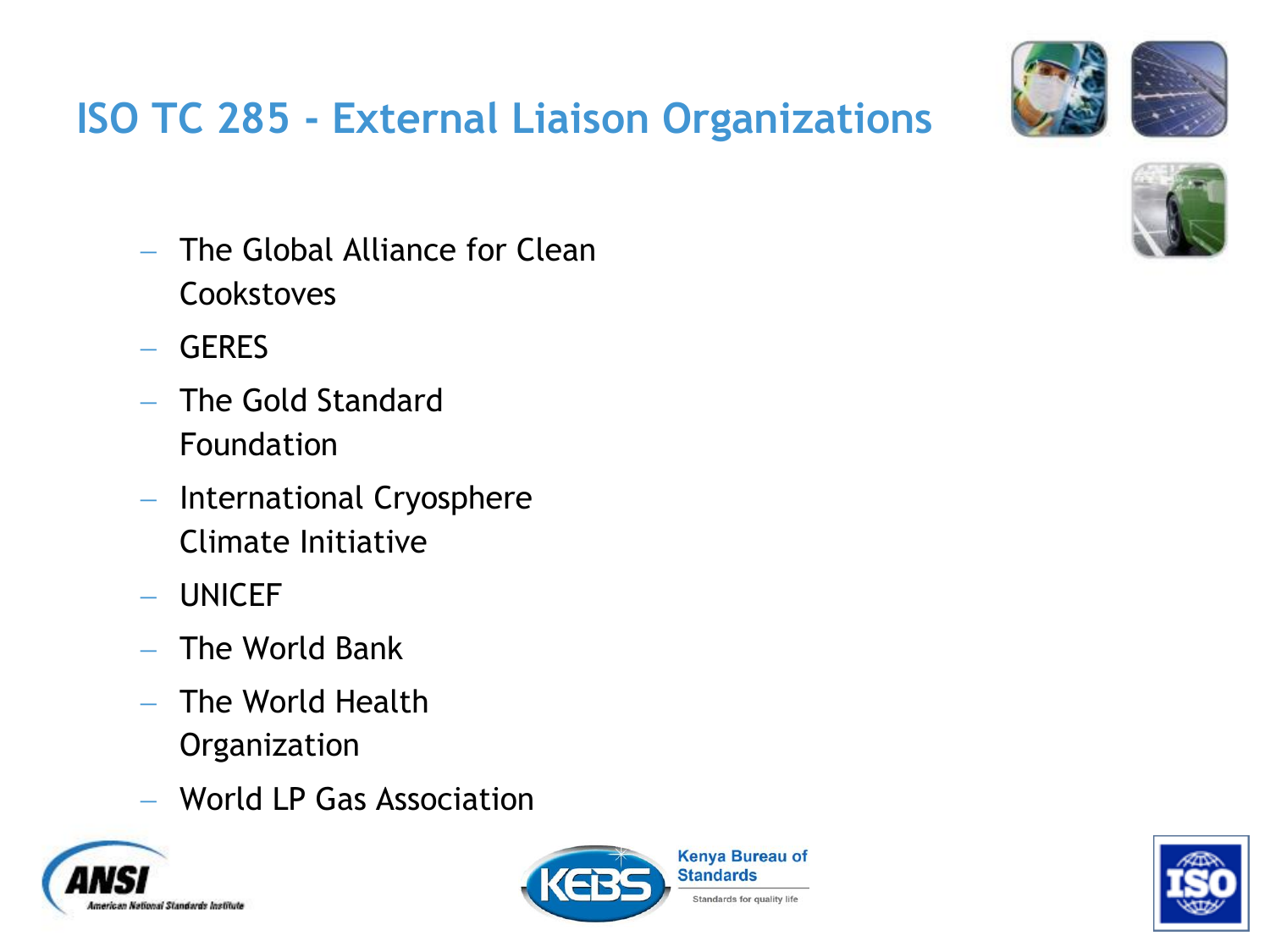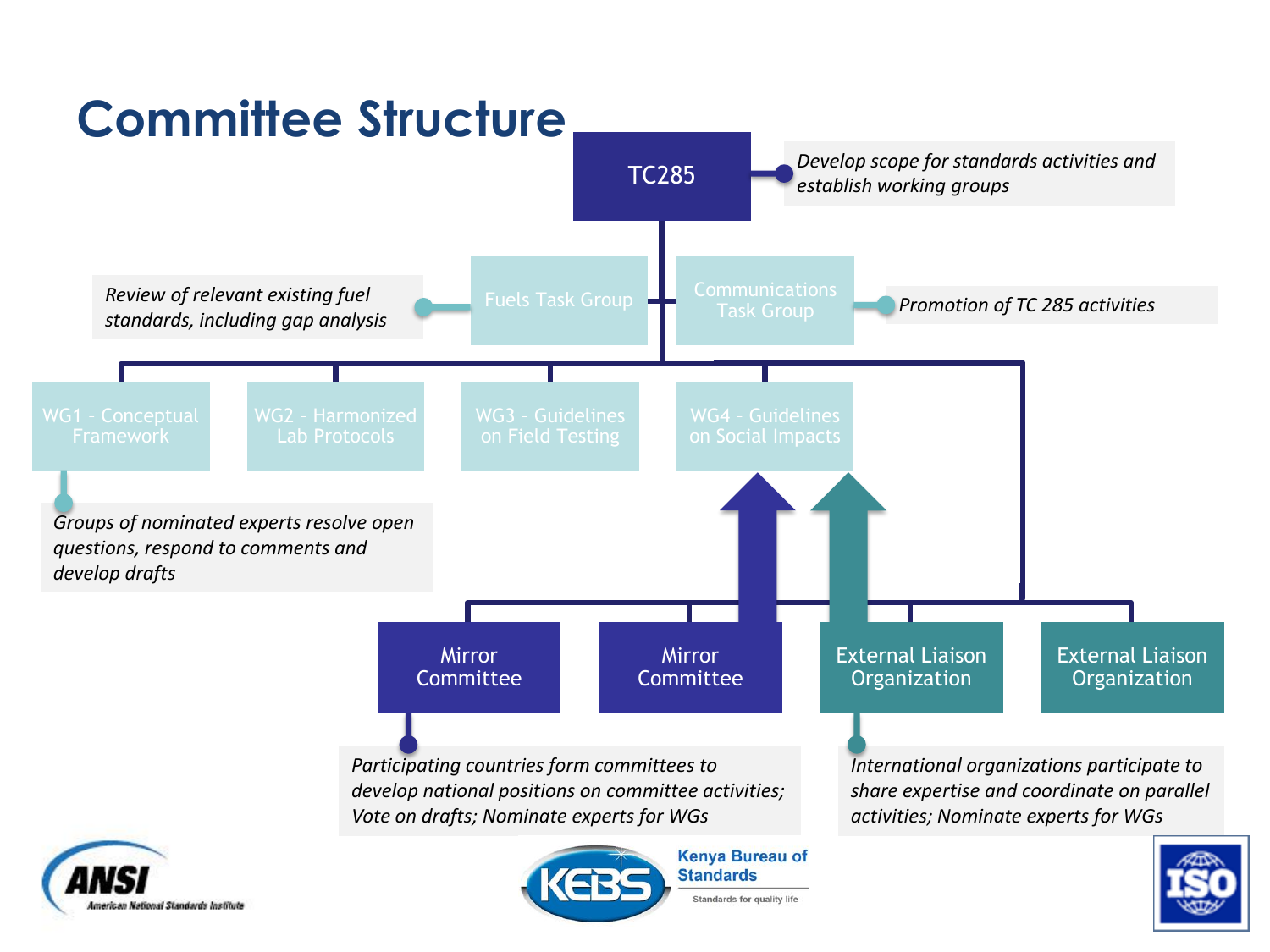# **TC 285 Convenors and Project Leaders**

|                 | <b>Current Title</b>         | <b>Convenor</b>      | <b>Project Leader</b>   |
|-----------------|------------------------------|----------------------|-------------------------|
| WG1             | <b>Conceptual Frameworks</b> | Tami Bond            | Harold Annegarn         |
| WG <sub>2</sub> | Lab Testing Methods          | <b>Richard Ebong</b> | Jim Jetter              |
| WG3             | <b>Field Testing Methods</b> | Dorothy Adjei        | <b>Basudev Upadhyay</b> |
| WG4             | Social Impacts               | Iwan Baskoro         | Verena Brinkmann        |
| TG              | <b>Fuels</b>                 | Seema Patel          | N/A                     |
| TG              | Communications               | Ranyee Chiang        | N/A                     |





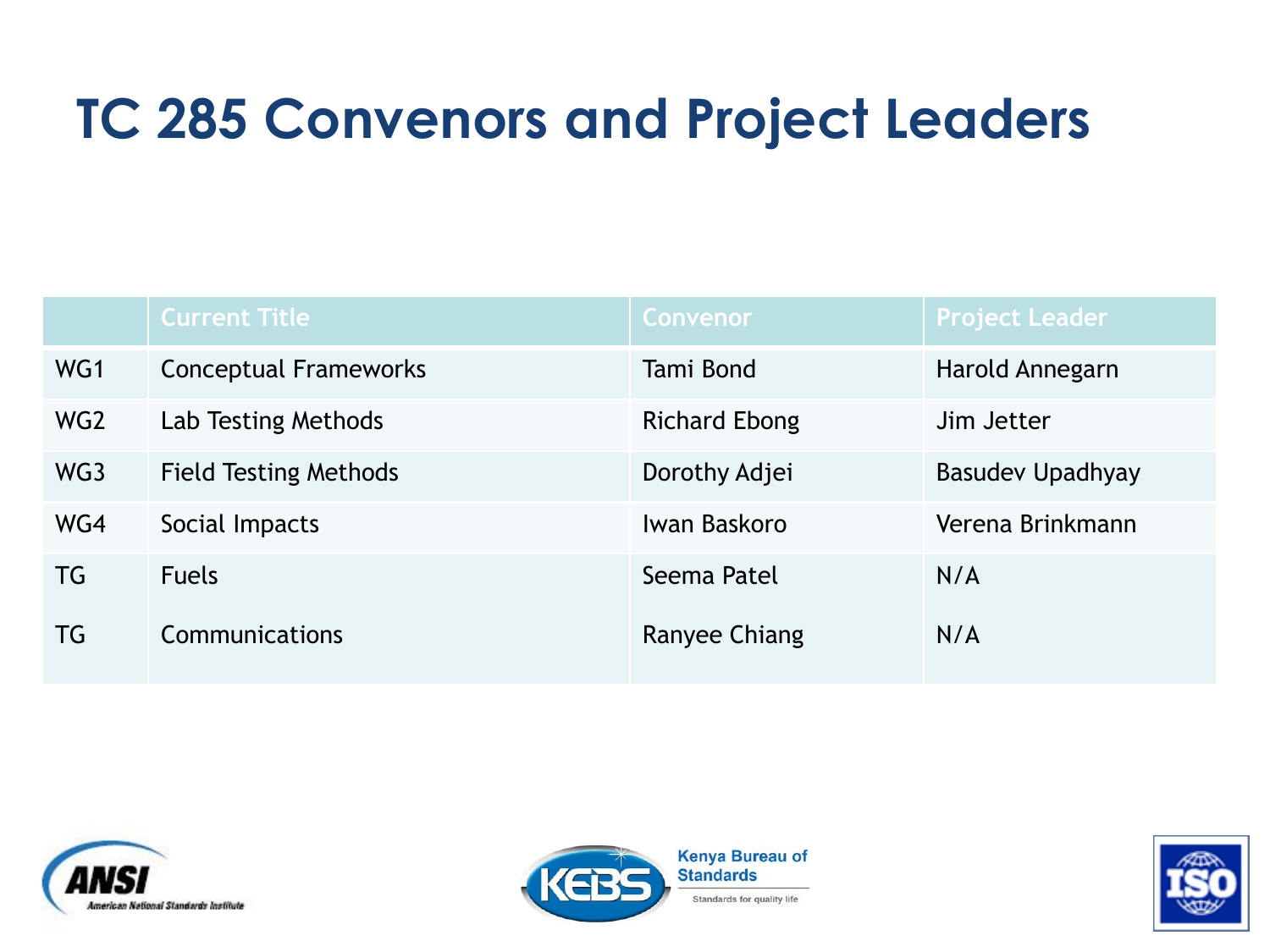# **ISO/IEC Directives Part 1 and Consolidated ISO Supplement**

- Procedures for technical work
	- 6<sup>th</sup> Edition, 2015
	- Sets out the procedures to be followed within ISO in developing, approving and maintaining International Standards, and for the administration of TCs and subsidiary bodies
- **Available at [www.iso.org/directives](http://www.iso.org/directives)**





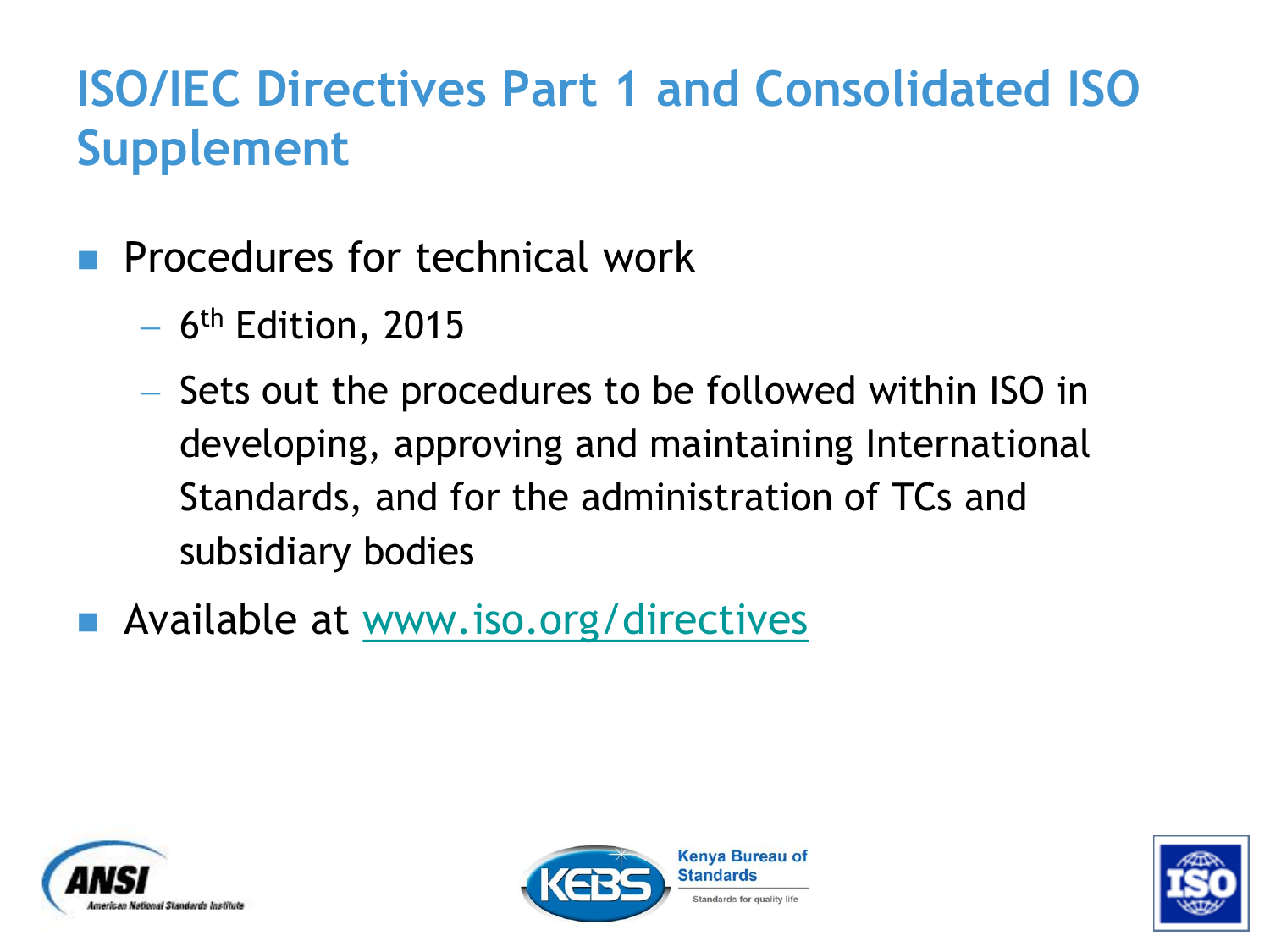## **ISO Stages**

| i valivi id<br>on subn      | Acronym     | Product name                             | <b>Stage</b><br>name |
|-----------------------------|-------------|------------------------------------------|----------------------|
| Worl                        | <b>PWI</b>  | Preliminary<br>work<br>item (project)    | Preliminary<br>stage |
|                             | <b>NP</b>   | New proposal<br>for a work item          | Proposal<br>stage    |
|                             | <b>WD</b>   | Working<br>draff(s)                      | Preparatory<br>stage |
|                             | CD          | Committee<br>draff(s)                    | Committee<br>stage   |
| DIS.<br>com                 | <b>DIS</b>  | Draft<br>International<br>Standard       | Enquiry<br>stage     |
| chai<br>com                 | <b>FDIS</b> | Final draft<br>International<br>Standard | Approval<br>stage    |
| <b>FDIS cil</b><br>vote and | <b>18</b>   | International<br>Standard                | Publication<br>stage |

National committees comment and vote nitted New Work Items Proposals

king groups develop WDs

Review by national committees (Pand O-members of TC 285), Address comments received

circulated to all national bodies for ment and vote. Secretary and rperson decide how to address ments.

rculated to all national bodies for d technical comments when it is a





Kenya Bureau of **Standards** Standards for quality life

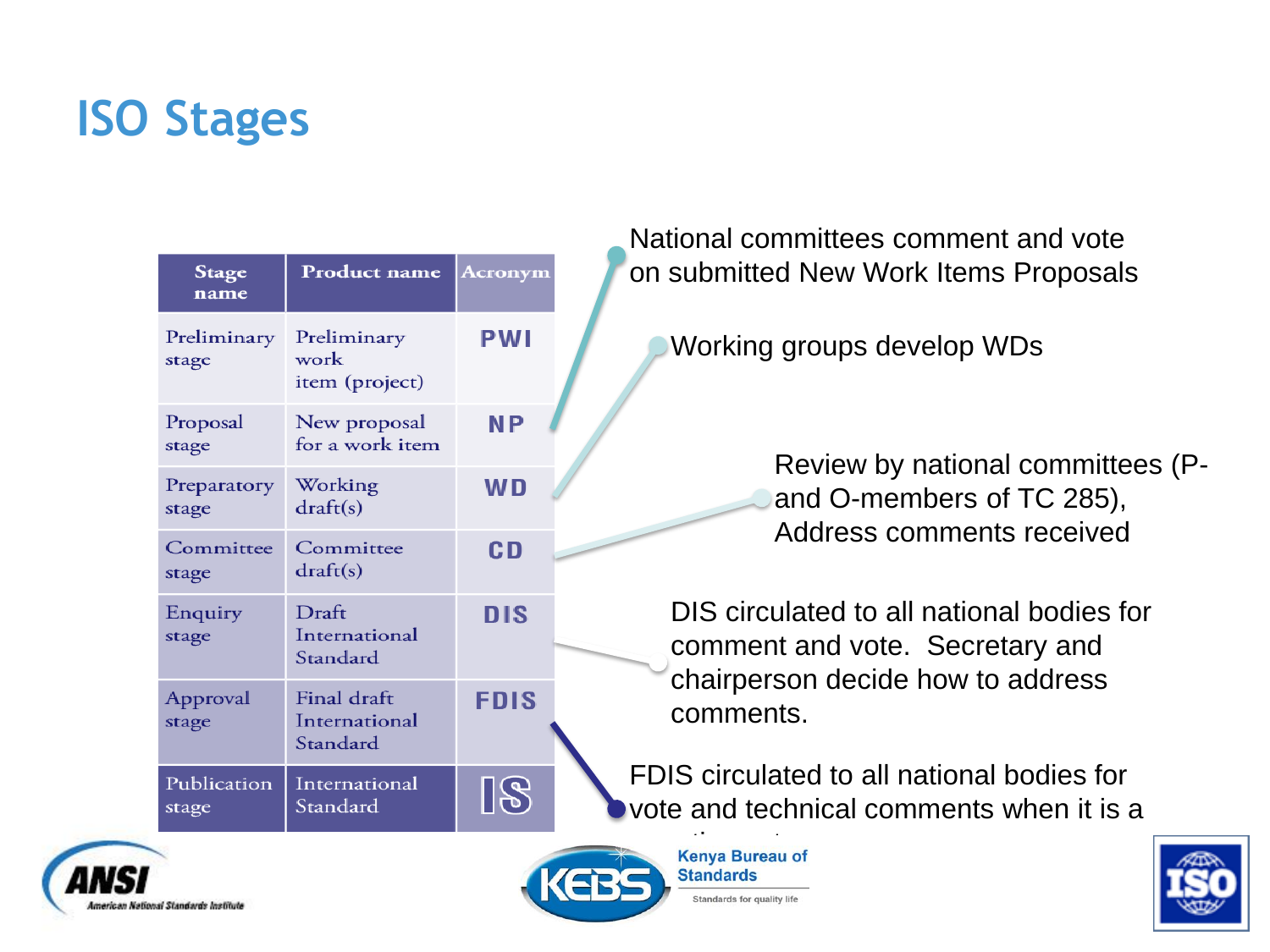## **Alternate Deliverables**

### Technical Reports

- $I$  Informative document containing information of a different kind from that which is normally published as an IS
- $-$  Content is informative, not normative
- Technical Specification
	- Normative document that has progressed through both Stage 2 and Stage 3
	- Does not have same status as an International Standard



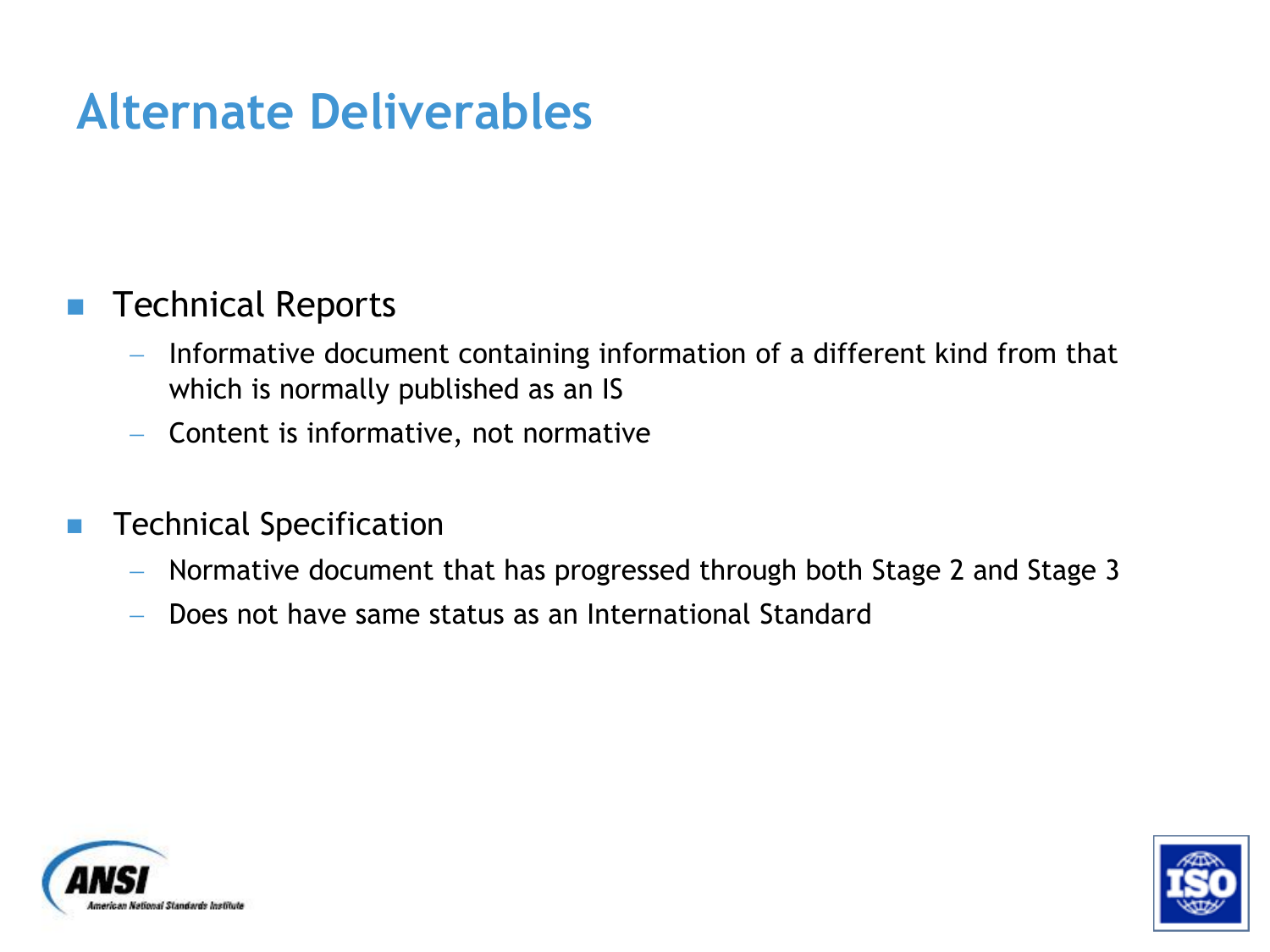# **Timeframe for Development**

- Recommended 36 months
- **Accelerated 24 months**
- Extended 48 months